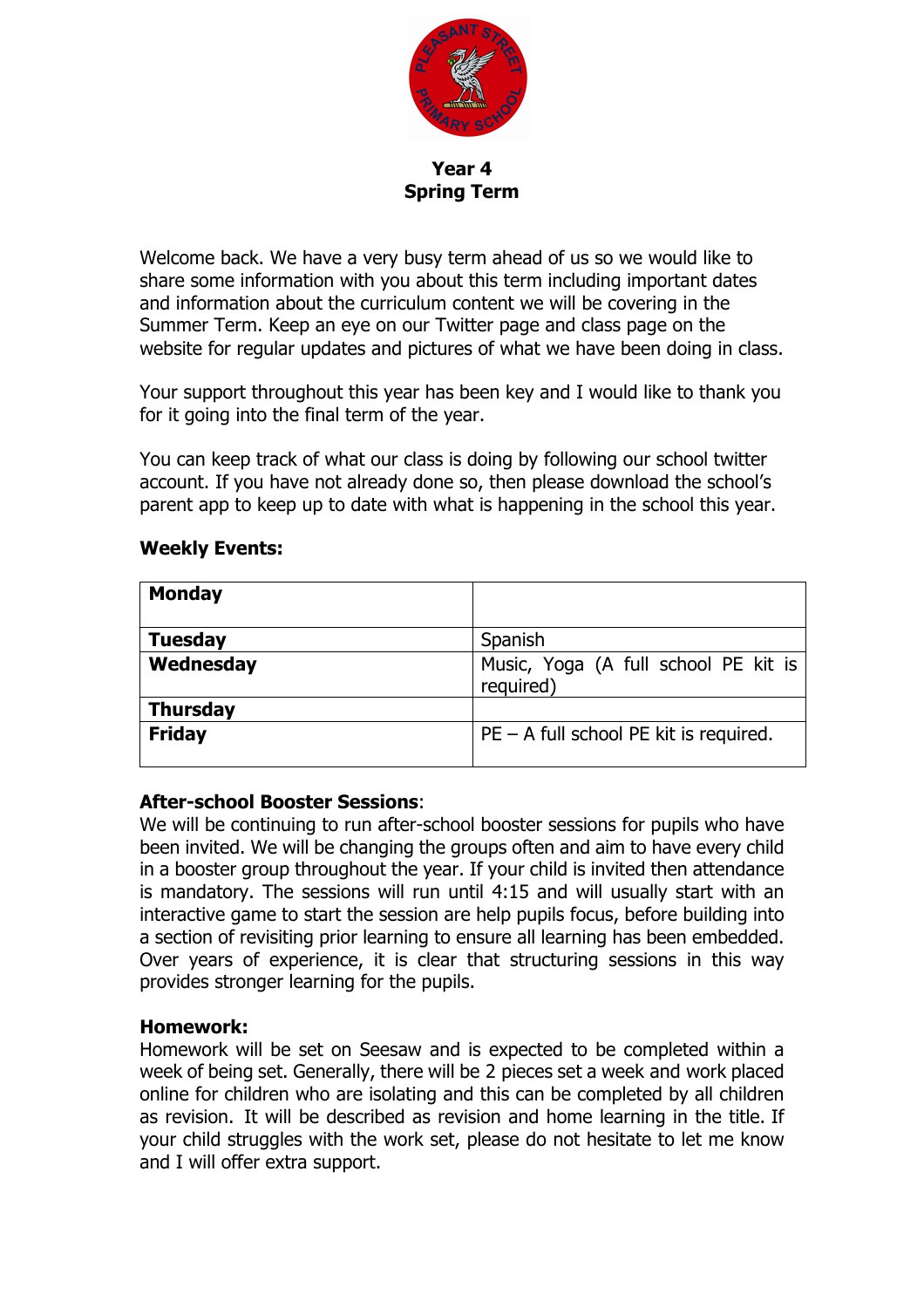## **Reading:**

Please make sure your child's reading book and reading log is in school every day.  It is really important that you read with your child regularly at home and their book will be changed weekly. We would really appreciate it if you could complete the reading log. We would like to encourage all our children and families to read together as much as they can. 

In whole class reading, class 4 will be enjoying "The One and Only Ivan" and "Just Jack." This helps to build children's comprehension and confidence in expressing their own ideas and predictions of a story. 

### **English:**

In English, we will be using "The Lost Happy Endings" by Carol Ann Duffy for the first half term to write a twisted narrative and a persuasive letter. After half term, we will be using the books "Stories For Boys Who Dare To Be Different" by Ben Brooks and "Good Night Stories For Rebel Girls" by Elena Favilli and Francesca Cavallo to develop our skills for writing a biography and an adversity narrative. We will be focusing on the key features of each task throughout the term and learn how to apply them to improve our own writing skills. We will be looking at how to use fronted adverbials, expanded noun phrases, sub headings to help organise our work and the use of figurative language to improve our writing. All our stories make use of new and interesting vocabulary. A lot of work is done to promote new vocabulary within the school and the children are supported to use this new vocabulary in their writing. Our working walls celebrate and support learning.

#### **Maths:**

The beginning of the morning (8.55-9:10) is spent doing basic skills. This covers the four operations of number (addition, subtraction, multiplication and division). Please ensure your child is on time, as they will miss valuable maths time if they are late. 

This term, children are aiming to be able to estimate, compare and calculate different measurements, including money in pounds and pence. They will also be learning about reading, writing and converting time between analogue and digital 12- and 24-hour clocks whilst being able to solve problems involving converting from hours to minutes and minutes to seconds. Children will also be learning about how to compare and classify geometric shapes, including quadrilaterals and triangles, based on their properties and sizes and identify lines of symmetry in 2-D shapes presented in different orientations.

By the end of year 4, all children should be able to recall multiplication and division facts up to 12x12.

Children will use practical equipment to support their learning and their fluency. Once confident in a particular skill, the children will apply their knowledge through reasoning and problem solving.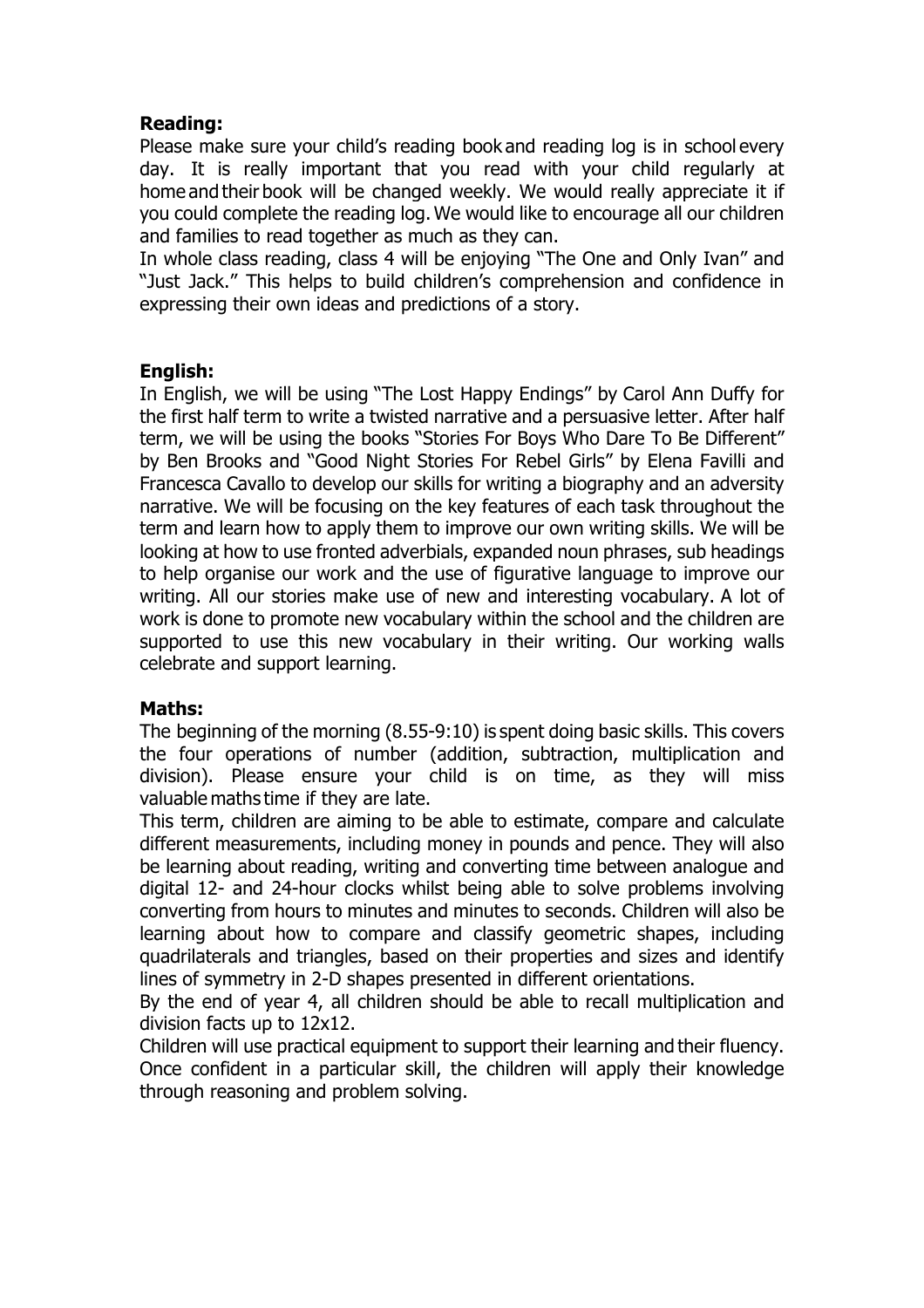## **Science:**

This term, we will be focusing on electricity. Children will be learning about the different components of an electrical circuit and how they operate. They will also be learning about different types of electricity and how it is sourced, categorizing them into renewable and non-renewable sources of energy.

## **Computing:**

Pupils will be learning about what a network is and the parts of a local network in our school. They will also be learning about why passwords are important and what makes an effective password. Children will be able to tell you whether a resource they are using is from the World Wide Web, the school network or their own network. They will also be able to show an awareness of a range of internet services such as email and instant messaging. After half term, we will be developing our understanding of spreadsheets. Children will learn about using a keyboard confidently and using an appropriate tool to share their work and collaborate online. They will also be able to evaluate other people's work while being confident to explore new media to extend what they can achieve.

#### **History:**

We will be studying the impact the Albert Dock had on the development of Liverpool as a city. We will look at how the docks developed in Liverpool and how they became one of the biggest ports with particular focus on the Transatlantic Slave Trade. We will also be looking at the important role the Albert Dock played during World War II. We will focus on the decline of the docks and how it has been regenerated into a thriving tourist destination.

#### **Geography:**

For our Geography topic this term, we will be undertaking some fieldwork around the Loggerhead Country Park. While learning about four figure grid references and how to use a compass, the main focus we will be on learning about the different human and physical features of the place such as; the visitor information centre, play park, watermill, River Alywn, Devils Gorge and the walkway across it and caves.

#### **RE:**

For the first half term, children will be looking at what they can learn from religions when deciding what is right and wrong. After half term, we will be discussing why some people think life is like a journey and what significant experiences mark this.

#### **Music:**

The children will be learning to play the ukulele with Mrs. Grindley and learning about different musical genres.